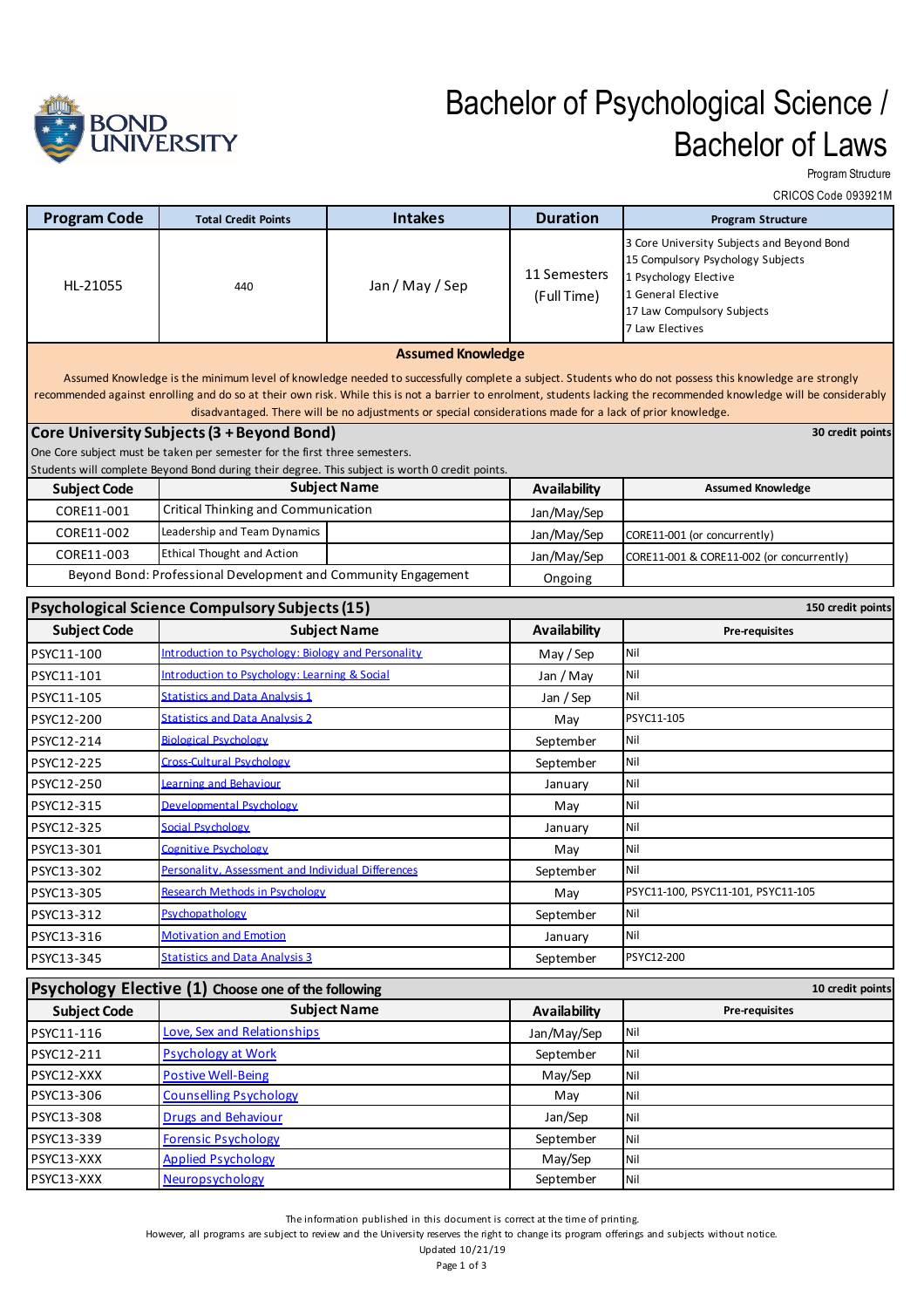

## Bachelor of Psychological Science / Bachelor of Laws

Program Structure (Cont.)

**70 credit points**

| <b>General Elective (1)</b><br>10 credit points                                                         |                                        |                              |                                                                                                                  |  |  |  |
|---------------------------------------------------------------------------------------------------------|----------------------------------------|------------------------------|------------------------------------------------------------------------------------------------------------------|--|--|--|
| PLUS one (1) General Elective - Students must choose Undergraduate subjects from any Faculty or School. |                                        |                              |                                                                                                                  |  |  |  |
| Law Compulsory Subjects (17)<br>170 credit points                                                       |                                        |                              |                                                                                                                  |  |  |  |
| <b>Subject Code</b>                                                                                     | <b>Subject Name</b>                    | <b>Availability</b>          | <b>Assumed Knowledge</b>                                                                                         |  |  |  |
| LAWS11-105                                                                                              | Legal Foundations A                    | Jan/May/Sep                  |                                                                                                                  |  |  |  |
| LAWS11-106                                                                                              | Legal Foundations B                    | Jan/May/Sep                  |                                                                                                                  |  |  |  |
| LAWS11-107                                                                                              | <b>Foundations of Private Law</b>      | Jan/May/Sep                  | LAWS11-105 LFA (or concurrently)                                                                                 |  |  |  |
| LAWS11-108                                                                                              | Foundations of Public and Criminal Law | Jan/May/Sep                  | and LAWS11-106 LFB (or concurrently)<br>LAWS11-105 LFA (or concurrently)<br>and LAWS11-106 LFB (or concurrently) |  |  |  |
| LAWS11-201                                                                                              | Contract Law A                         | Jan/May/Sep                  | LAWS11-107 FPL (or concurrently)                                                                                 |  |  |  |
| LAWS11-202                                                                                              | <b>Tort Law</b>                        | Jan/May/Sep                  | LAWS11-107 FPL (or concurrently)                                                                                 |  |  |  |
| LAWS11-203                                                                                              | Criminal Law                           | Jan/May/Sep                  | LAWS11-108 FPCL (or concurrently)                                                                                |  |  |  |
| LAWS11-204                                                                                              | Property Law A                         | Jan/May/Sep                  | LAWS11-107 FPL (or concurrently)                                                                                 |  |  |  |
| LAWS11-216                                                                                              | <b>Constitutional Law</b>              | Jan/May/Sep                  | LAWS11-108 FPCL (or concurrently)                                                                                |  |  |  |
| LAWS11-217                                                                                              | Contract Law B                         | Jan/May/Sep                  | LAWS11-201 Contract Law A                                                                                        |  |  |  |
| LAWS11-218                                                                                              | Property Law B                         | Jan/May/Sep                  | LAWS11-204 Property Law A                                                                                        |  |  |  |
| LAWS11-310                                                                                              | Corporate Law                          | Jan/May/Sep                  | LAWS11-202 Tort Law and<br>LAWS11-217 Contract Law B(or concurrently)                                            |  |  |  |
| LAWS11-313                                                                                              | Equity                                 | Jan/May/Sep                  | LAWS11-202 Tort Law and<br>LAWS11-217 Contract Law B                                                             |  |  |  |
| LAWS11-317                                                                                              | Administrative Law                     | Jan/May/Sep                  | LAWS11-216 Constitutional Law                                                                                    |  |  |  |
| LAWS11-318                                                                                              | Evidence                               | Jan/May/Sep                  | LAWS11-203 Criminal Law                                                                                          |  |  |  |
| LAWS11-325                                                                                              | Civil Dispute Resolution               | Jan/May/Sep<br>(from 192)    | LAWS11-202 Tort Law and LAWS11-217 Contract<br>Law B and LAWS11-218 Property Law B                               |  |  |  |
| LAWS11-326                                                                                              | Legal Profession                       | Jan/May/Sep<br>$If$ rom 1921 | LAWS11-325 Civil Dispute Resolution (or concurrently                                                             |  |  |  |

**Law Electives (7)**

Students must choose Undergraduate Law Electives from the Faculty of Law's offerings.\*\*

Students may choose to complete an optional Law Specialisation (40cp) in one of the following areas:

• Canadian Law and Practice • Corporate and Commercial Law • Legal Practice

- Contemporary Legal Issues International and Comparative Law Media and Technology Law
	-

To be eligible for a Law Specialisation, students must complete a minimum of four Law Electives (40 credit points) within one of the above areas. Eligible students will receive a Specialisation Certificate at the completion of their Law program.

## **Bachelor of Laws with Honours**

Please see eligibility requirements for achieving Honours (\*\*including the completion of LAWS13-569 Legal Research Project as an elective) on the Law Honours / Distinction information webpage.

However, all programs are subject to review and the University reserves the right to change its program offerings and subjects without notice.

Updated 10/21/19

Page 2 of 3